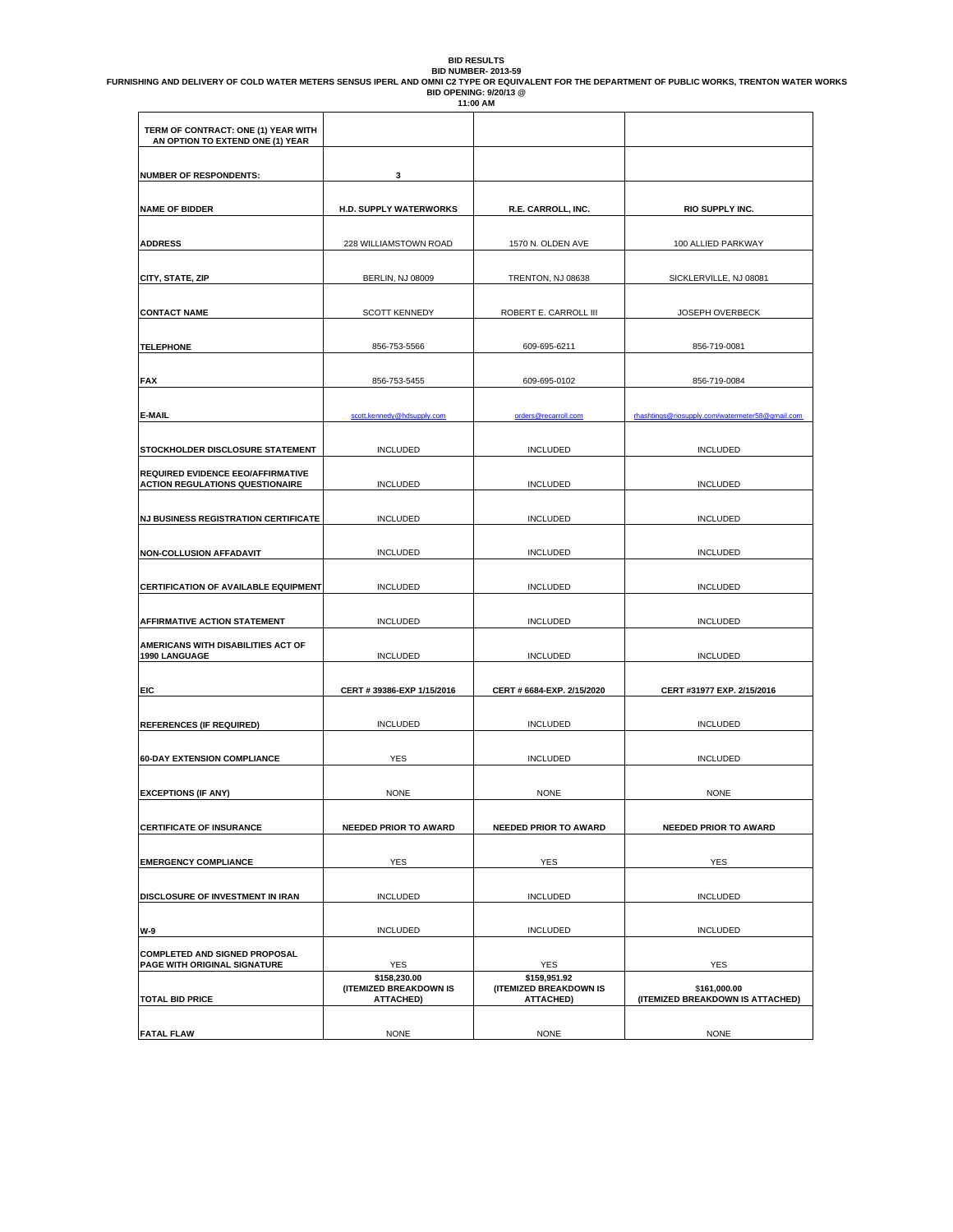The undersigned proposes to supply and deliver to the Trenton Water Works, 333 Courtland Street, Trenton, NJ:

| 1tem |               |          |                                                                                                                                                                                                                                              | <b>Unit Price</b> | <b>Total Price</b>     |
|------|---------------|----------|----------------------------------------------------------------------------------------------------------------------------------------------------------------------------------------------------------------------------------------------|-------------------|------------------------|
| No.  | Size          | Quantity | Description                                                                                                                                                                                                                                  |                   |                        |
| 1.   | 5/8           | 200      | 5/8 Sensus Iperl sealed register<br>high resolution 9 digit Electronic<br>Register with LCD Display (with<br>Strainers and 3-wire with 25' cable-<br>plain end) New water meters only -<br>no rebuilt or refurbished meters.                 | 107.00            | $21,400.^{\circ\circ}$ |
| 2.   | 5x3           | 700      | $5/8 x \frac{3}{4}$ " Sensus Iperl sealed register<br>High resolution 9 Digit Electronic<br>Register with LCD display (with<br>Strainers and 3-wire with 25' cable<br>plain end) New water meters only-<br>no rebuilt or refurbished meters. | OÏ<br>08.         | 75,600.∞               |
| 3.   | $\frac{3}{4}$ | 200      | 1/4 Sensus Iperl sealed register<br>High resolution 9 Digit Electronic<br>Register with LCD Display (with<br>Strainers and 3-wire with 25'cable<br>plain end) New water meters only-<br>no rebuilt or refurbished meters.                    | 120.00            | 24,000.00              |

Irms  $\mathcal{P}$ Grand  $21,000$ . Total:

Respectfully Submitted:

| Company<br>– ⇔               | HD Supply Waterworks, Los |
|------------------------------|---------------------------|
| Authorized Signature ⇒       | SCON Kennedy              |
| Print name $\Leftrightarrow$ | SCOTT KENNEDY             |
| Telephone Number             | $856 - 753 - 5566$        |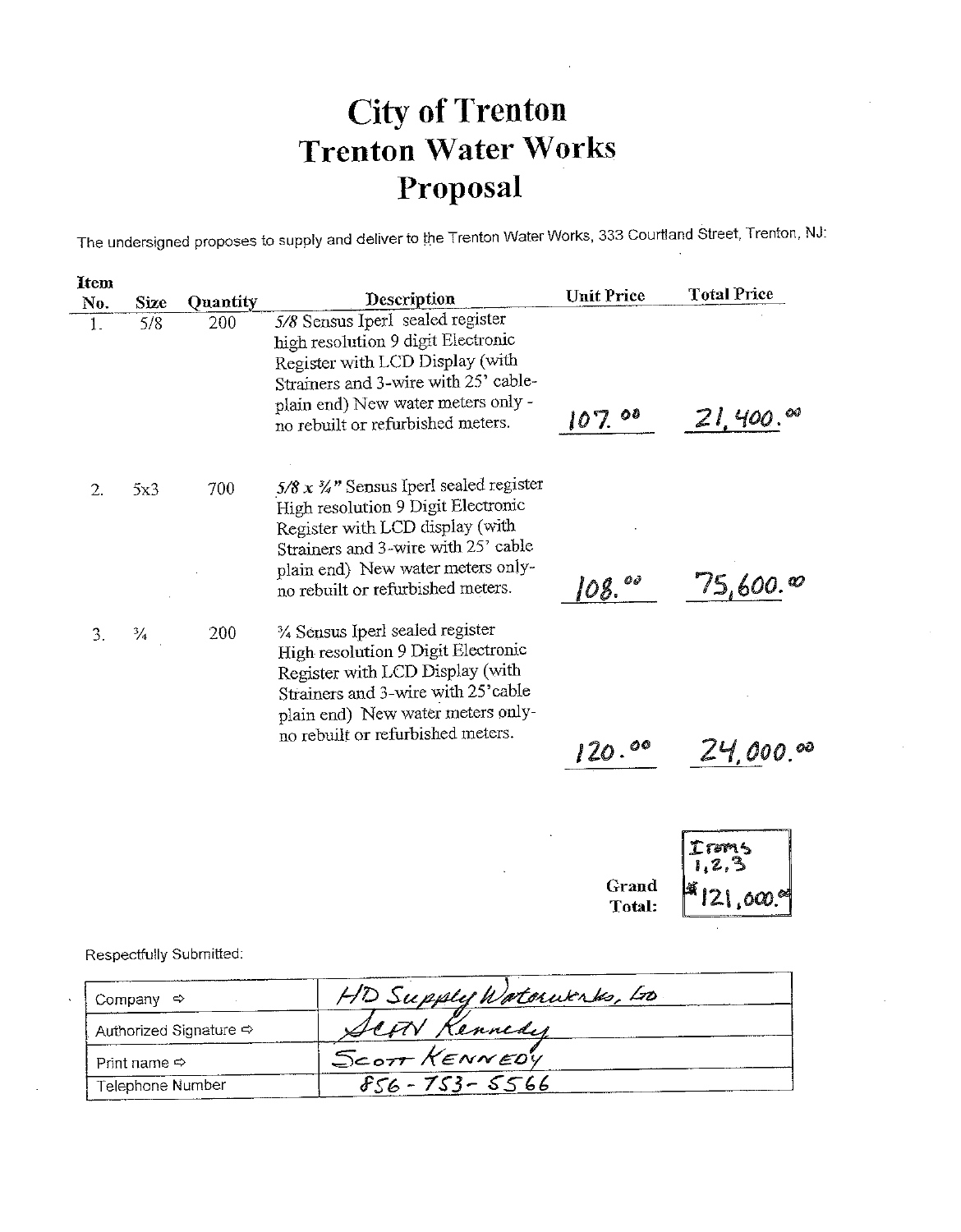The undersigned proposes to supply and deliver to the Trenton Water Works, 333 Courtland Street, Trenton, NJ:

| Item |                           |                                    |                                                                                                                                                                                                                                         |                   |                            |
|------|---------------------------|------------------------------------|-----------------------------------------------------------------------------------------------------------------------------------------------------------------------------------------------------------------------------------------|-------------------|----------------------------|
| No.  | Size                      | Quantity                           | Description                                                                                                                                                                                                                             | <b>Unit Price</b> | <b>Total Price</b>         |
| 4.   |                           | 90                                 | 1" Sensus Iperl sealed register<br>High resolution 9 digit Electronic<br>Register with LCD Display(with<br>Strainers and 3-wire with 25"<br>cable-plain end)<br>New water meters only-<br>no rebuilt or refurbished meters.             | 157.00            | $14, 130.$ $\infty$        |
| 5.   |                           | 20                                 | 2" OMNI C2 Type Meters (with<br>Integral Strainer and Flange Packs,<br>$3 \frac{1}{4}$ length bolts and 1 1/8" nut,<br>And TRPL L/HSG Pulse output<br>and Test outlet.)<br>New water meters only – no rebuilt<br>or refurbished meters. | 1,155.00          | 23,100.00                  |
|      |                           |                                    |                                                                                                                                                                                                                                         | Grand<br>Total:   | $T$ roms<br>ڪ و<br>37,230. |
|      |                           | Respectfully Submitted:            |                                                                                                                                                                                                                                         |                   | TOTAL ITOMS 1-5 >\$        |
|      | Company $\Leftrightarrow$ |                                    | HD Supply Waterworks, 100                                                                                                                                                                                                               |                   |                            |
|      |                           | Authorized Signature <>            | <u>SCOTY Kennedy</u><br>SCOTT NENNEDY<br>856 - 753 - 5566                                                                                                                                                                               |                   |                            |
|      | Print name $\Rightarrow$  |                                    |                                                                                                                                                                                                                                         |                   |                            |
|      |                           | Telephone Number $\Leftrightarrow$ |                                                                                                                                                                                                                                         |                   |                            |

 $\sim$ 

 $\mathcal{A}$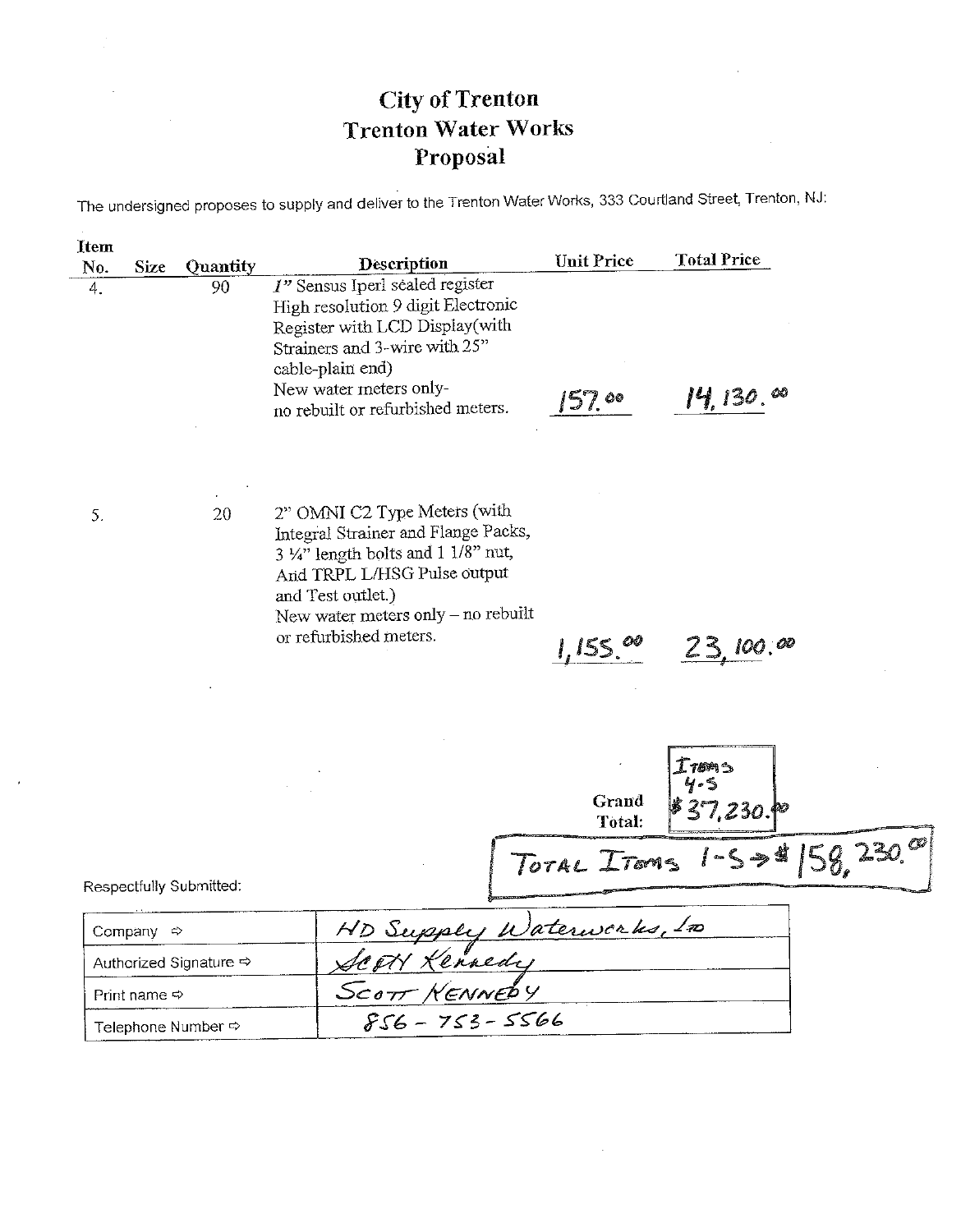The undersigned proposes to supply and deliver to the Trenton Water Works, 333 Courtland Street, Trenton, NJ:

 $\mathcal{I}$ 

Total:

| rtem<br>No. | Size | Quantity | Description                                | <b>Unit Price</b> | <b>Total Price</b> |
|-------------|------|----------|--------------------------------------------|-------------------|--------------------|
| ŀ.          | 5/8  | 200      | 5/8 Sensus Iperl sealed register           |                   |                    |
|             |      |          | high resolution 9 digit Electronic         |                   |                    |
|             |      |          | Register with LCD Display (with            |                   |                    |
|             |      |          | Strainers and 3-wire with 25' cable-       |                   |                    |
|             |      |          | plain end) New water meters only -         |                   |                    |
|             |      |          | no rebuilt or refurbished meters.          | \$108.68          | \$21 736.80        |
|             |      |          |                                            |                   |                    |
|             |      |          |                                            |                   |                    |
| 2.          | 5x3  | 700      | $5/8 x 3/2$ " Sensus Iperl sealed register |                   |                    |
|             |      |          | High resolution 9 Digit Electronic         |                   |                    |
|             |      |          | Register with LCD display (with            |                   |                    |
|             |      |          | Strainers and 3-wire with 25' cable        |                   |                    |
|             |      |          | plain end) New water meters only-          |                   |                    |
|             |      |          | no rebuilt or refurbished meters.          | \$108.91          | \$76,240.08        |
| 3.          | ⅛    | 200      | 3/4 Sensus Iperl sealed register           |                   |                    |
|             |      |          | High resolution 9 Digit Electronic         |                   |                    |
|             |      |          | Register with LCD Display (with            |                   |                    |
|             |      |          | Strainers and 3-wire with 25'cable         |                   |                    |
|             |      |          | plain end) New water meters only-          |                   |                    |
|             |      |          | no rebuilt or refurbished meters.          |                   |                    |
|             |      |          |                                            | \$121.87          | \$24 374 88        |
|             |      |          |                                            |                   |                    |
|             |      |          |                                            |                   |                    |
|             |      |          |                                            |                   |                    |
|             |      |          |                                            |                   | SEE NEXT           |
|             |      |          |                                            |                   | PAGE               |
|             |      |          |                                            | Grand             |                    |

Respectfully Submitted:

| Company<br>⇨                       | R.E. CARROLL INC.                |
|------------------------------------|----------------------------------|
| Authorized Signature $\Rightarrow$ | ن ډان(                           |
| Print name $\Leftrightarrow$       | ROBERT E. CARROLL III, PRESIDENT |
| Telephone Number<br>809-695-6211   |                                  |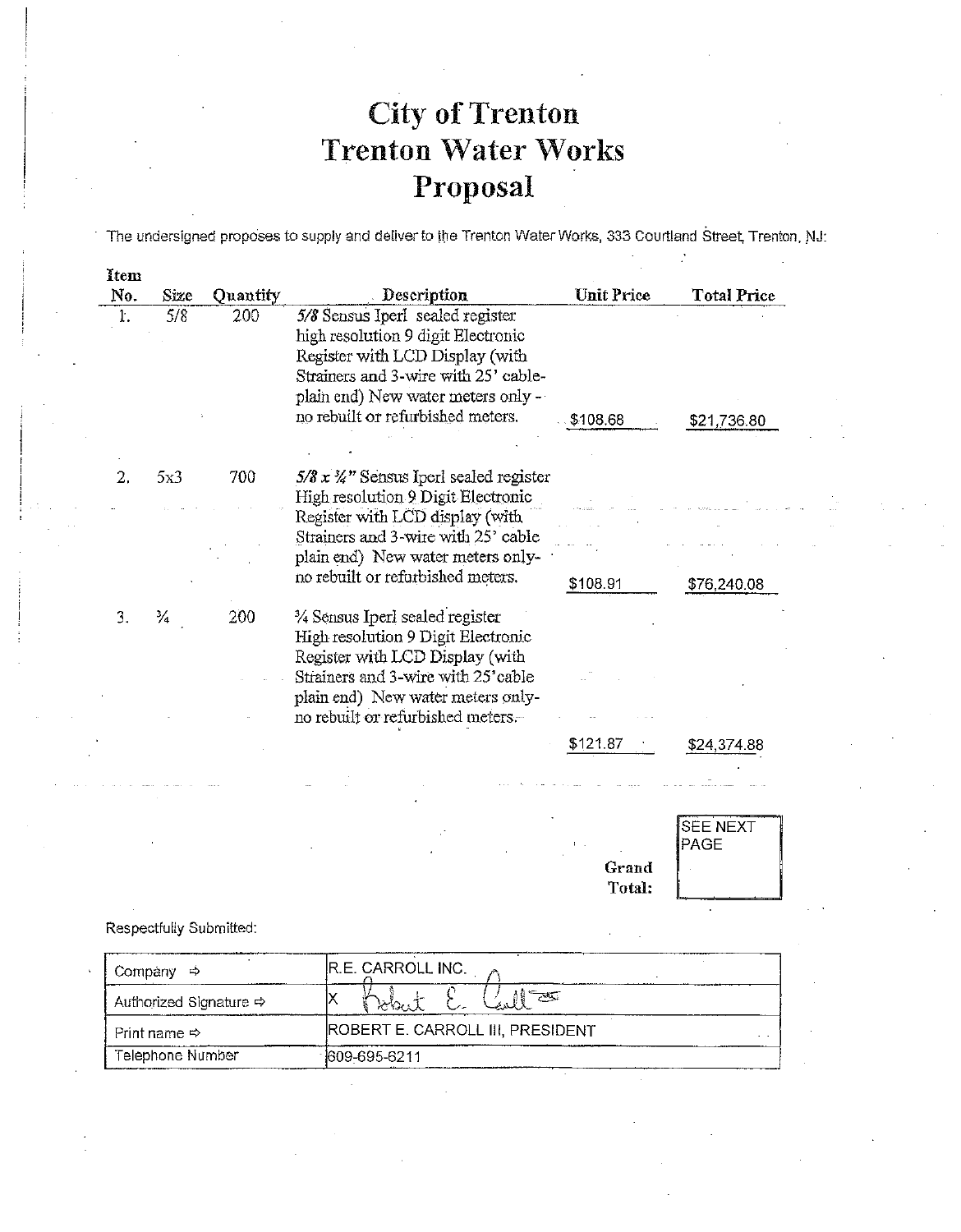The undersigned proposes to supply and deliver to the Trenton Water Works, 333 Courtland Street, Trenton, NJ:

| Item                     |               |                         |                                                                                                                                                                                        |                   |                    |  |
|--------------------------|---------------|-------------------------|----------------------------------------------------------------------------------------------------------------------------------------------------------------------------------------|-------------------|--------------------|--|
| No.                      | <b>Size</b>   | Quantity                | <b>Description</b>                                                                                                                                                                     | <b>Unit Price</b> | <b>Total Price</b> |  |
| 4.                       |               | 90                      | I" Sensus Iperl sealed register<br>High resolution 9 digit Electronic<br>Register with LCD Display(with<br>Strainers and 3-wire with 25"<br>cable-plain end)<br>New water meters only- |                   |                    |  |
|                          |               |                         | no rebuilt or refurbished meters.                                                                                                                                                      | \$158.07          | \$14,226.19        |  |
|                          |               |                         |                                                                                                                                                                                        |                   |                    |  |
| 5.                       |               | 20                      | 2" OMNI C2 Type Meters (with<br>Integral Strainer and Flange Packs,<br>$3 \frac{1}{4}$ " length bolts and $1 \frac{1}{8}$ " nut,                                                       |                   |                    |  |
|                          |               |                         | And TRPL L/HSG Pulse output<br>and Test outlet.)<br>New water meters only - no rebuilt<br>or refurbished meters.                                                                       |                   |                    |  |
|                          |               |                         |                                                                                                                                                                                        | \$1,168.70        | \$23,373.97        |  |
|                          |               |                         |                                                                                                                                                                                        |                   |                    |  |
|                          |               |                         |                                                                                                                                                                                        |                   |                    |  |
|                          |               |                         |                                                                                                                                                                                        |                   | \$159,951.92       |  |
|                          |               |                         |                                                                                                                                                                                        | Grand<br>Total:   |                    |  |
| Respectfully Submitted:  |               |                         |                                                                                                                                                                                        |                   |                    |  |
| Company                  | $\Rightarrow$ |                         | R.E. CARROLL INC.                                                                                                                                                                      |                   |                    |  |
|                          |               | Authorized Signature <> | $20 - 19$<br>Χ                                                                                                                                                                         |                   |                    |  |
| Print name $\Rightarrow$ |               |                         | ROBERT E. CARROLL III                                                                                                                                                                  |                   |                    |  |

 $\mathbb{Z}^{\mathbb{Z}}$  .

609-695-6211

Telephone Number  $\Leftrightarrow$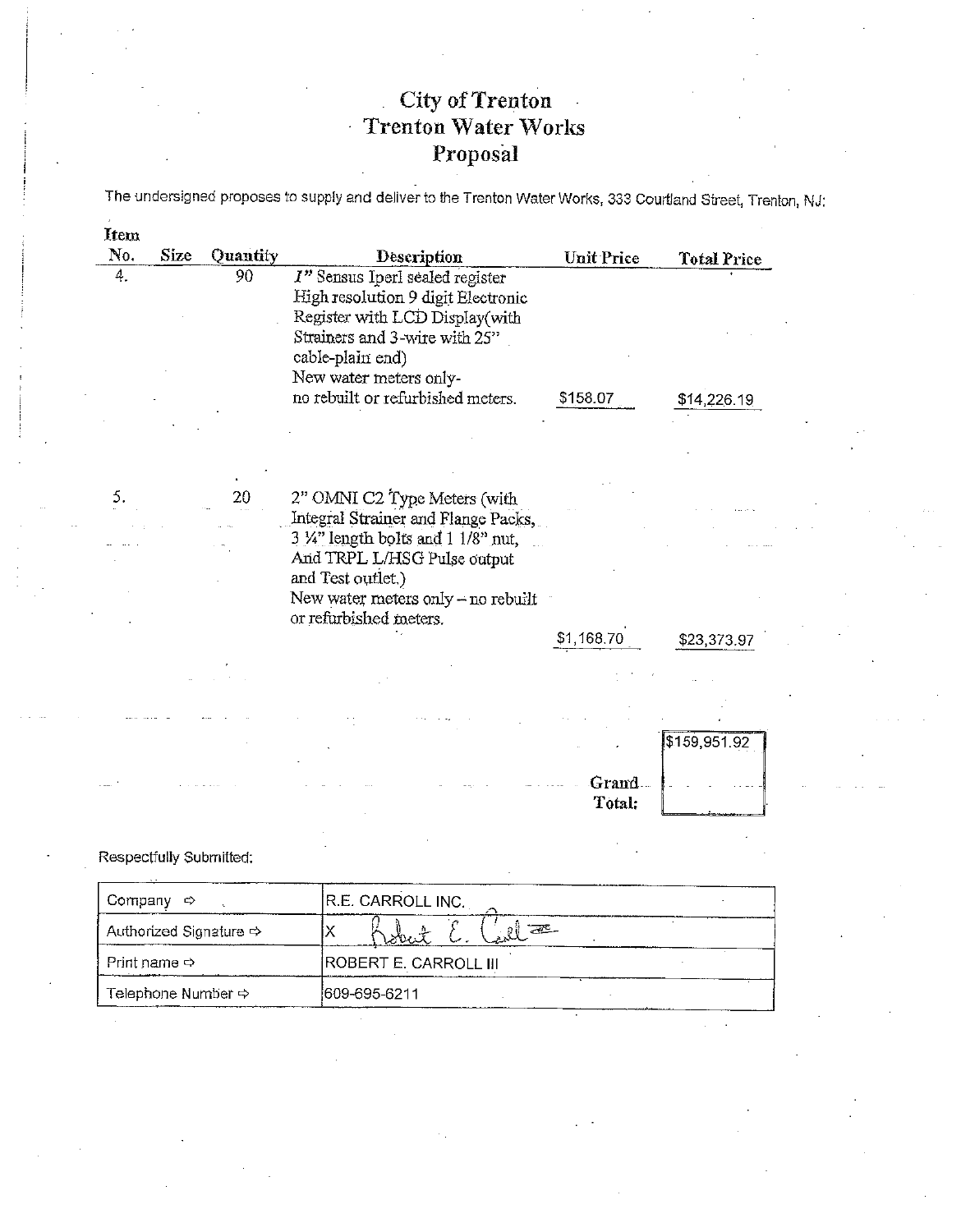The undersigned proposes to supply and deliver to the Trenton Water Works, 333 Courtland Street, Trenton, NJ:

| liem |               |          |                                                                                                                                                   |                   | <b>Total Price</b> |
|------|---------------|----------|---------------------------------------------------------------------------------------------------------------------------------------------------|-------------------|--------------------|
| No.  | Size          | Quantity | Description                                                                                                                                       | <b>Unit Price</b> |                    |
| 1.   | 5/8           | 200      | 5/8 Sensus Iperl sealed register<br>high resolution 9 digit Electronic<br>Register with LCD Display (with<br>Strainers and 3-wire with 25' cable- |                   |                    |
|      |               |          | plain end) New water meters only -<br>no rebuilt or refurbished meters.                                                                           | \$105.00          | \$21,000.00        |
|      |               |          |                                                                                                                                                   |                   |                    |
|      | 5x3           | 700      | $5/8 x 3/2$ " Sensus Iperl sealed register<br>High resolution 9 Digit Electronic                                                                  |                   |                    |
|      |               |          | Register with LCD display (with<br>Strainers and 3-wire with 25' cable                                                                            |                   |                    |
|      |               |          | plain end) New water meters only-<br>no rebuilt or refurbished meters.                                                                            | \$105.00          | \$73,500,00        |
|      | $\frac{3}{4}$ | 200      | 3/4 Sensus Iperl sealed register<br>High resolution 9 Digit Electronic                                                                            |                   |                    |
|      |               |          | Register with LCD Display (with<br>Strainers and 3-wire with 25' cable                                                                            |                   |                    |
|      |               |          | plain end) New water meters only-<br>no rebuilt or refurbished meters.                                                                            |                   |                    |
|      |               |          |                                                                                                                                                   | \$125.00          | \$25,000.00        |
|      |               |          |                                                                                                                                                   |                   |                    |

ITEMS 1-3 PAGE TOTAL \$119,500.00 Grand Total:

Respectfully Submitted:

| Company $\Rightarrow$              | RIO SUPPLY INC                               |
|------------------------------------|----------------------------------------------|
| Authorized Signature $\Rightarrow$ | 1950 M                                       |
| Print name $\Rightarrow$           | ⊿OSEPH E OVERBECK, PRESIDENT                 |
| Telephone Number                   | 856-719-0081 OFFICE 609-410-5219- BRYAN CELL |